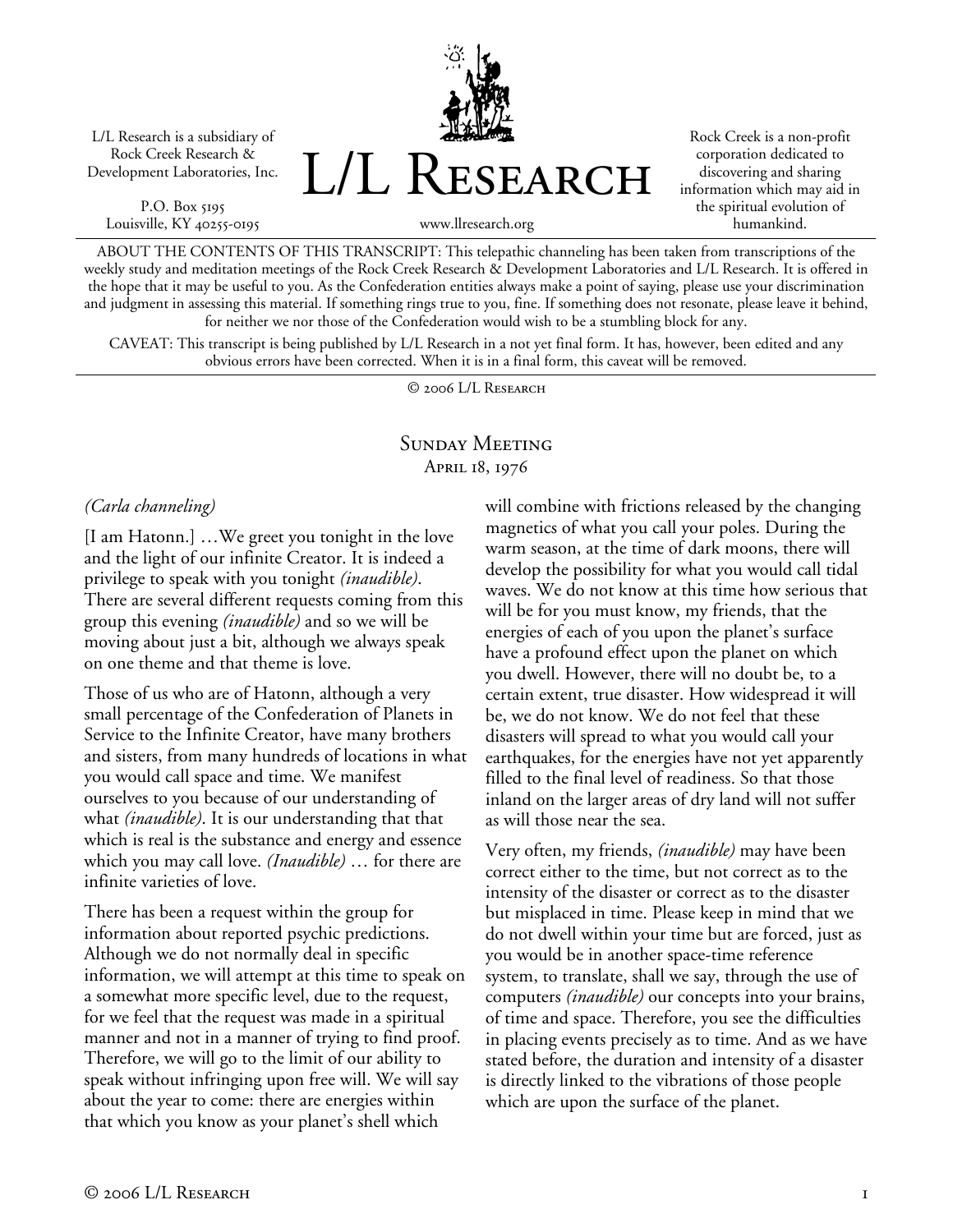We speak to groups like you and we say, over and over, that each of you is important as a source of love and light. It is difficult to see how you can be of help in your illusion, when you are just sitting in meditation. Yet we say to you, my friends, the planet upon which you live is alive.

And when you gather as a group and send your love, this intensifies it many times over and you *can* help. It is possible that the work that is already being done by many light groups upon your surface at this time will ameliorate the difficulties which we can see *(inaudible)* in the knowledge of your value to your planet. Spend a little time sending the planet upon which you live your love. Remember that you are truly going into a new age at this time. It is not any longer the period just before the new age. You have already begun the transition. I am sure that you are conscious of that. You must realize that although it may seem not to be a very incisive change, that in light of the number of years of the age which you have passed through upon your planet, the transition is taking place very quickly.

My friend, the quality of your life, by which we mean the way that you live it, will be changed in the next few years. And the more that you are able to see the underlying reality, the more that you will be able to be a positive part of that which is to come upon this planet.

I would like to transfer this contact. I will leave this instrument. I am Hatonn.

### *(B channeling)*

I am Hatonn. I am now with this instrument. As I was saying, my friends, you are but love. Everything that you see around you, my friends, is but love. As I spoke to you earlier of the times that are ahead, you will see that this … I will rephrase. You will be, in the age ahead, my friends, in a newer and higher vibration, by which we may all grow to a greater spiritual height than before. For this vibration, my friends, intensifies all action that is generated by yourself. That is to say, my friends, for those who are seeking love, it will be more easily attained because of this vibration. Now, at the same time, my friends, it is also a time of great growth for those who are not seeking a path of love somewhat.

Now, as you know, my friends, there are many about you that you may know already, who are in great need of something, shall we say, to believe in. Through your spiritual growth, my friends, in your meditation, you will find yourselves set upon by those wishing to know the truth. Now, I am not saying, my friends, that you need to go search these people out. For, as you know, my friends, the positive charge attracts the negative. They will therefore, my friends, be drawn towards you, in the hope that you might help. You may find this hard to believe, my friends, but why are we here tonight, if not to learn the truth? For all is love, my friends, and in love there is no negativity. Therefore, love being the highest possible energy, no other negative charge can penetrate this energy. When you surround yourself in this love, my friends, you will find that when heightened to a great degree, all that you may know is love.

Now, my friends, this is, you may think, the most important lesson that you are to learn. But, my friends, due to the shortness of time it is very important that we practice our meditation. We are constantly with you, my friends, and we join with you at every time you desire. So, my friends, to see you experience this energy called love is of great satisfaction to us.

I will at this time transfer this contact to another instrument, if she will avail herself. I am Hatonn.

### *(T channeling)*

I am Hatonn. I am now with this instrument.

### *(Most of the following section is inaudible.)*

*(Inaudible)* … on the subject of love. Every great teacher who has ever visited your planet—Buddha, Jesus Christ *(inaudible)* even those who are now living—Satchidananda, Baba Ram Dass *(inaudible)* and others who *(inaudible)* all these men teach the same thing. *(Inaudible)*. Love everyone unconditionally, including yourself. Loving everyone unconditionally including yourself simply means that you never get "bummed out." When you find yourself arguing with someone over this belief or that belief, stop arguing. When you find yourself making your will prevail over another human being, stop prevailing. Love speaks not to the *(inaudible)* ear. Love speaks to the heart. *(Inaudible)*. There are many temptations. You may find yourself playing God. Loving everyone unconditionally, including yourself, again, means never getting mad, never getting "bummed out." To live life in this manner is to live in a reality known to many upon your planet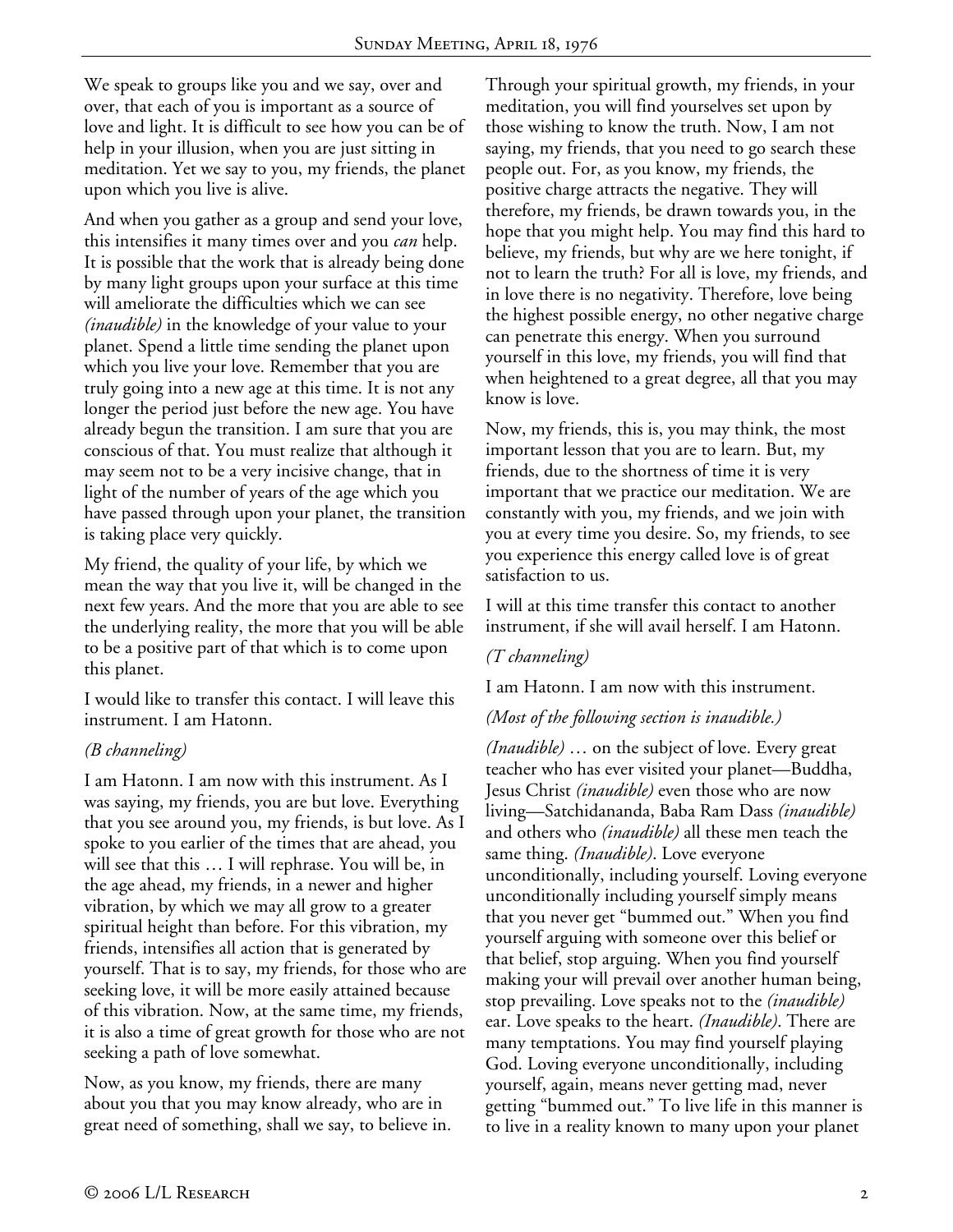as heaven. Remain constantly loving, consciously, at all times. It is your entire purpose.

I will now transfer this contact to another instrument. I leave you in the love and the light of our infinite Creator. I am Hatonn.

## *(H channeling)*

I am Hatonn. I am now with this instrument. As you are aware, this day which you observe in the name of the one known an Jesus, the one who represented the consciousness of Christ *(inaudible)*. As you observe this day in his name, my friends, be aware of his presence. For to observe within you this concept of Christ is to summon to yourself the consciousness which was represented by this being.

My friends, you must realize that the one known to you as Jesus was but a man, as you. He had nothing to offer other than his self and his knowledge, which he stressed many times to be that which you possess. My friends, within you is the true Christ. Within you is the true Father of all. Within you is the consciousness which was displayed by this teacher. Within you is the vision which he foresaw, a vision of love and unity, a vision of a world ruled under no other laws than those of the Creator. A vision which is to be an experience. For that which you can envision, indeed you shall experience.

Hold true to your beliefs and desires. Be assured within yourself of your guidance. And this shall be yours. All that you desire shall come to you. Therefore, be cautious and desire only those things which you know to be of love. Desire not that of the physical world, for if you fill your desires with love, then so shall you reap them. And, my friends, whatever you need, it shall be provided. And you should not spend any time being concerned with that which you feel you need upon the physical plane. For you need only one things and that is love.

And to realize how to achieve this, shall we say, state of being, we once again stress that you practice meditation. For within the silence of your meditation there shall be whispers of love from our Father, the Creator, guiding you upon the path of enlightenment which you so dearly desire.

My friends, those of you here are indeed fortunate, for you have presently the opportunity to advance rapidly in your spiritual growth. As your planet becomes more under the influence of the higher vibratory rate, all things shall increase in activity.

Due to this, your desires shall be manifested more quickly. We of the Confederation are here to assist you. And you, my friends, are the masters of your own, shall we say, destiny. Reach out, my friends. Reach out and grasp unto yourself the love and light which radiates constantly in your direction. Hold unto you this love and light, allow it to fulfill you and upon the moment of fulfillment, reach for more. For, my friends, as you bring in more love and light, greater shall be your ability to disperse love and light. With practice, you can send this love and light of which we speak to those who are in need for purposes, shall we say, of enlightenment. My friends, you can help those whom you love most efficiently by surrounding them in the love and light of our Creator. For, my friends, no being shall progress unless he so chooses. And all that you may do is expose him to the love and light of the infinite Creator and allow it to penetrate and instill the desire to proceed upon the path of enlightenment.

This, my friends, brings us to a point on which we wish to speak. The moment upon which any being consciously decides to seek the path of enlightenment may be referred to as a moment of resurrection. As this day is an observance of a physical resurrection, allow yourself to realize that that which the one known as Jesus performed upon this day was only a sign, shall we say. He performed upon the physical plane a feat which was considered to be impossible. The enlightenment which was obtained by those who were aware of his action was indeed of great benefit. Yet it was but a representation upon the physical plane of what was taking place on the spiritual level. This was a moment, my friends, in which many truly decided to begin to seek and follow that path of enlightenment, that teaching, of Christ. It was indeed the day of resurrection.

Yet each and every day is, shall we say, a replay of that resurrection. For each and every day more and more of your peoples begin their search, in all honesty and with pure dedication, to seek Christ, to seek love, to seek fulfillment, to seek the Creator. Those who choose this shall indeed find that which they seek. Those within this room have arisen. Now it is time that you go forth, as did Christ, and allow those around you to see that you are indeed renewed. You need not speak of your resurrection, or renewal, if you prefer. Allow it to shine; allow it to be. Allow yourself to become the instrument of